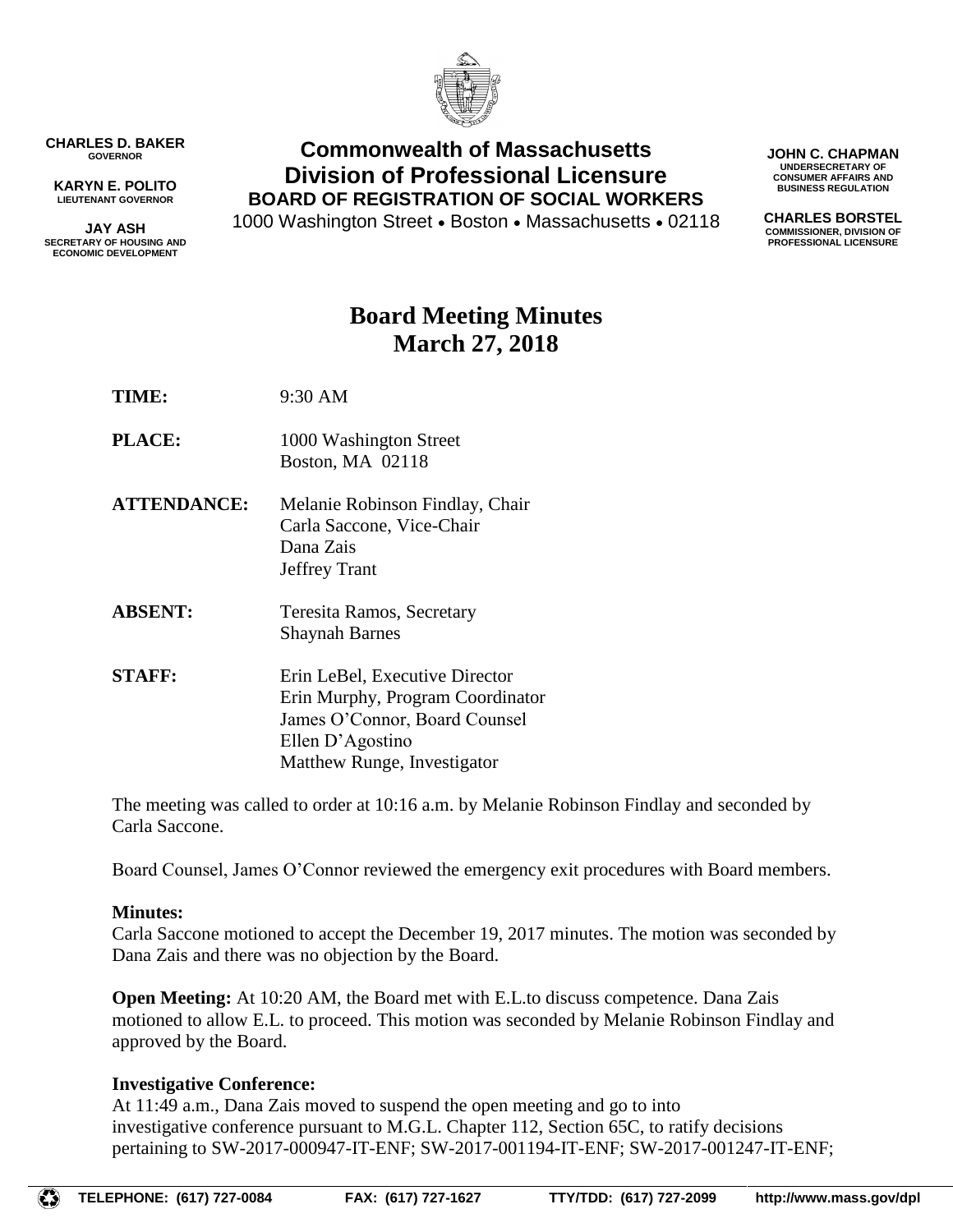SW-2017-001420-IT-ENF; SW-2017-001450-IT-ENF; SW-2017-001458-IT-ENF; SW-2017- 001538-IT-ENF;SW-2018-000008-IT-ENF and review SW-2017-001248-IT-ENF; SW-2017- 001409-IT-ENF; 2017-001424-IT-ENF; SW 2017-1525; 2018-000008-IT-ENF; 2018-000023- IT-ENF.This motion was seconded by Jeff Trant and unanimously accepted by the Board.

The Chair anticipated that the Board's open meeting would resume in approximately 60 minutes.

For the record, while in Investigative Conference: **The Board ratified the following decisions-**SW-2017-000947-IT-ENF: Dismiss SW-2017-001194-IT-ENF: Forward to Prosecutions SW-2017-001247-IT-ENF: Dismiss, Open CE case SW-2017-001420-IT-ENF: Invite licensee in SW-2017-001450-IT-ENF: Dismiss with Advisory SW-2017-001458-IT-ENF: Forward to Prosecutions SW-2017-001538-IT-ENF: Tabled SW-2018-000008-IT-ENF: Return to OI

#### **Review Cases:**

SW-2017-001248-IT-ENF: Dismissed SW-2017-001409-IT-ENF: Forward to Prosecutions 2017-001424-IT-ENF: Tabled SW 2017-1525: Tabled 2018-000008-IT-ENF: Tabled 2018-000023-IT-ENF: Tabled

#### **Discussion Items:**

1. RM application: The Board reviewed the applicant's job description and determined that the applicant did not have clinical social work experience as defined in the regulations. Dana Zais motioned to not accept the experience but welcomed the applicant to submit additional information which shows that she has the requisite experience. This motion was seconded by Carla Saccone and approved by the Board.

#### **Items not reasonably anticipated:**

1. R. J-D application: Carla Saccone motioned to deny this application as the applicant does not have the requisite Post-Baccalaureate experience to apply for the license. Melanie Robinson Findlay seconded this motion and all were in favor.

11:12 am: Melanie Robinson Findlay left. Quorum lost.

Respectfully Submitted,

Erin LeBel, MS, LICSW Executive Director. for Teresita Ramos, Secretary

Erin murphy

Erin Murphy, LICSW Program Coordinator